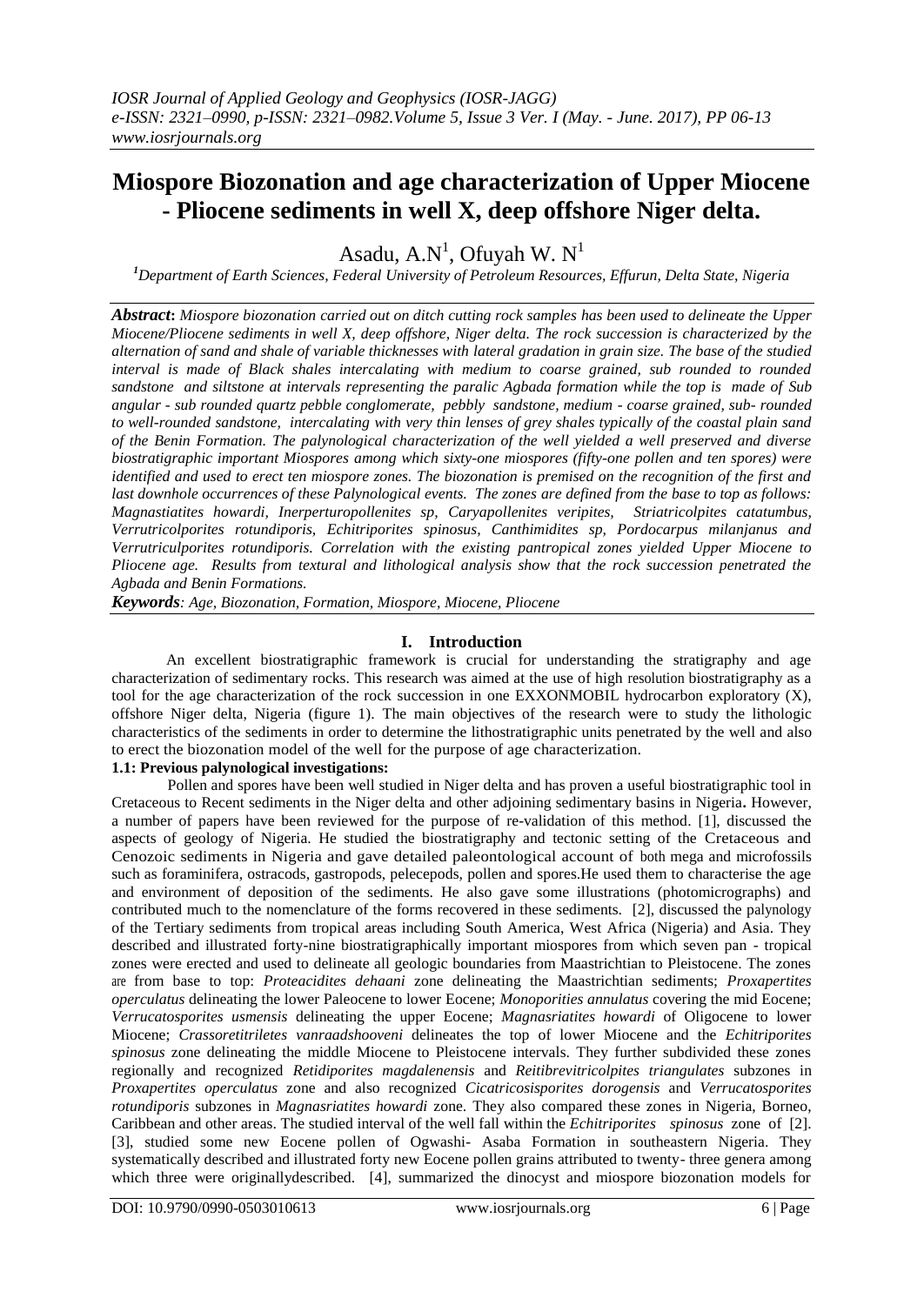Maastrichtian-Pleistocene succession of Nigerian sedimentary basins. She erected nineteen informal dinocyst zones and seventeen miospore assemblage zones and compared the dinocyst zones with zonation schemes covering the type Maastrichtian -Pleistocene sections and compared the miospore zones with that of [2]. [5], erected the pollen zones of the Niger delta published in the Niger delta chronostratigraphic chart. [6], Ige, 2011, studied the Vegetation and Climatic History of the Late Tertiary Niger delta, based on Pollen [7], studied the Late Miocene to Early Pliocene palynostratigrphy and Paleoenvironment of ANE-1 Well, Eastern Niger delta and placed the Miocene/Pliocene with the First Appearance Datum (FAD) of *Nymphaeapollis clarus* and increase in *Monoporites annulatus*.



Figure 1: Niger delta oil mining lease (OML) map showing location of the study area.

## **1.2: Niger delta Geology**:

The Tertiary Niger delta is one of the largest regressive deltas in the world with an area extent of about  $300,000 \text{ km}^2$  [8], a sediment volume of  $500,000 \text{ km}$  [9], and a sediment thickness of over 10km in the basin depocenter [10]. The geology of the Niger delta has been extensively discussed by several authors as [11],[12], [5], [13], [13], [14], [14] [15], [16] and [17]. The Niger delta basin is situated on the continental margin of the Gulf of Guinea in Equatorial West Africa. The Tertiary Niger delta complex is divided into three diachronous formations, representing prograding depositional facies that are distinguished mostly on the basis of sand-shale ratios. They are the Akata, Agbada and Benin Formations. The Akata Formation is the basal unit of the Tertiary delta complex. This lithofacies is composed of shales, clays, and silts at the base of the known delta sequence. They contain a few streaks of sand, possibly of turbiditic origin [18], and were deposited in holomarine (deltafront to deeper marine) environments. This formation is characteristically over pressured and range in age from the Paleocene to Recent. The Agbada Formation overlies the Akata Formation is the principal reservoir of Niger Delta oil therefore has been well studied. The works of [18] and [19] are however, quite classic. The Agbada Formation is represented by an alternation of sands (fluviatile, coastal, and fluviomarine), silts, clays, and marine shales (shale percentage increasing with depth) in various proportion and thicknesses, representing cyclic sequences of offlap units. These paralicclastics are the truly deltaic portion of the sequence and were deposited in a number of delta-front, delta-topset, and fluvio-deltaic environments. The upper part of the Agbada Formation often has sand percentages ranging from  $50 - 75\%$ , becoming increasingly sandy towards the overlying Benin Formation. The low part has less than 40% sand and the shaliness increases downwards and laterally into the Akata Formation. Agbada Formation is overlain by the third formation, the Benin Formation, a continental latest Eocene to Recent deposit of alluvial and upper coastal plain sands that are up to 2000 m thick. This is the freshwater bearing formation in the Niger Delta (figure 2).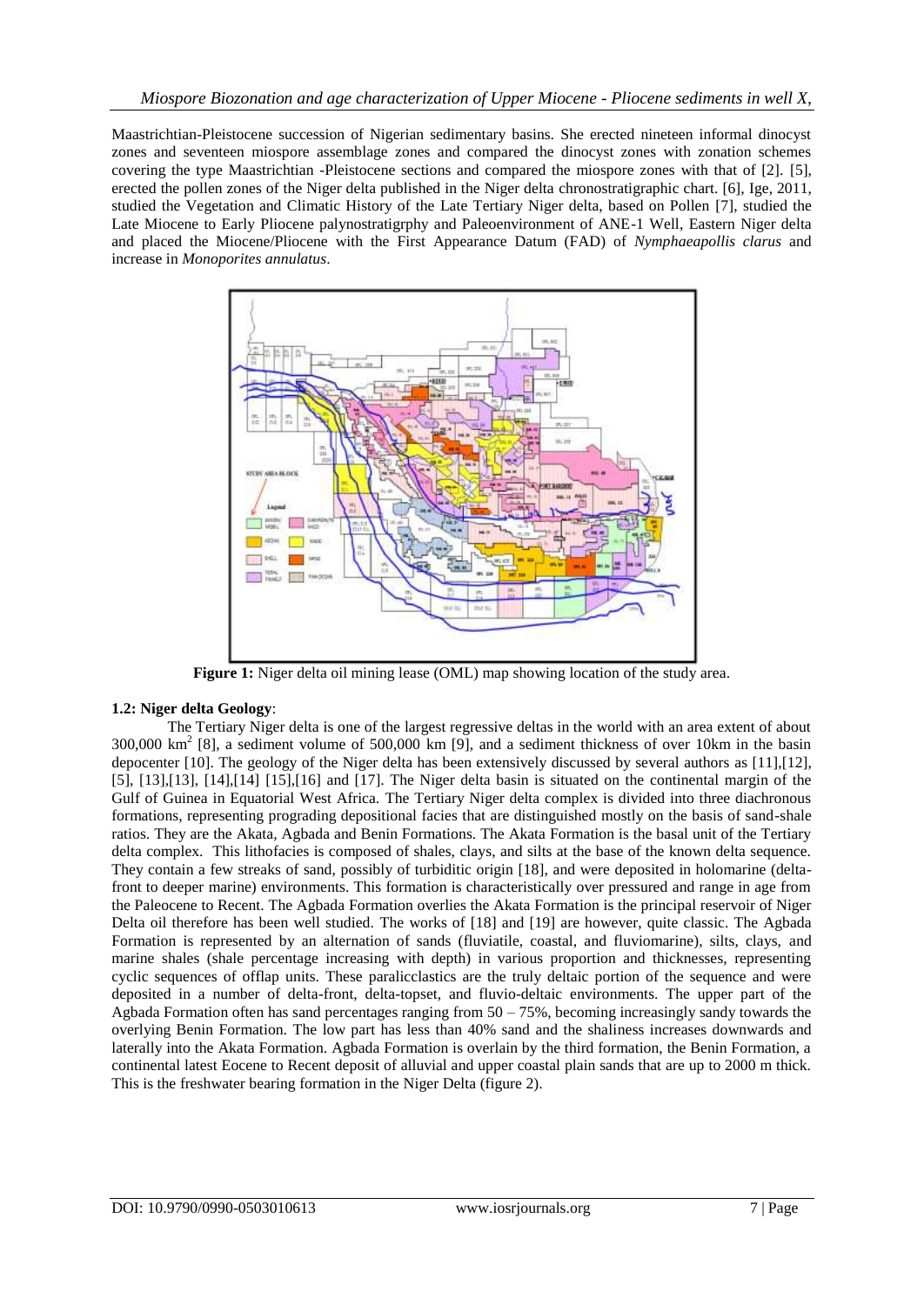

**Figure 2**: Stratigraphic column showing formations of the Niger delta (modified from [14] and [20].

## **II. 2: Method Of Study**

The methods used were the sedimentological analysis and Palynostratigrphy of the ditch cutting rock samples. A total of one hundred and forty (140) ditch cutting rock samples from this well were analyzed texturally and lithologically. The Lithological analysis was done with the aid of the gamma ray log. Variations in the gamma ray log signatures were used in differentiating the lithologic units with high gamma ray log values depicting shale while low gamma ray values corresponds with sandy units. The textural analysis was made by viewing these samples under the microscope with a grain size comparator in order to identify the different rock types penetrated by the well and its variability within succession. The sedimentary structures and associated accessory mineral content of the sediments were also considered within the limit of the available data.

In order to recover the palynomorphs from the rock matrix, the ditch cutting rock samples were composited at 30-60 Feet intervals and subjected to standard Palynological sample preparation method involving various acid treatments for the removal of carbonates, silicates, oxidation, washing, concentration of palynomorphs, staining and mounting into microscope slides with subsequent analysis for pollen and spores. A total of ninety-eight (98) slides were made from the well and analyzed for pollen and spores with transmitted light binocular microscope. The analysis involved the identification of the palynomorphs from genus to species level using albums and catalogues of Niger delta palynomorphs and other available useful journals of both local and global importance; recognition and proper counting and study of general distribution of the palynomorphs in the sediments in order to characterize the age of the sediments. The (x40) objective lens and a digital camera were used for the analysis.



 **Figure, 3:** Litholog of well X **III. Results And Discussions:**

**3:1: Lithostratigraphy:** The Litholog of the well is presented in Figure (3). The rock succession is characterised by the alternation of sand and shale of variable thicknesses with lateral gradation In particle size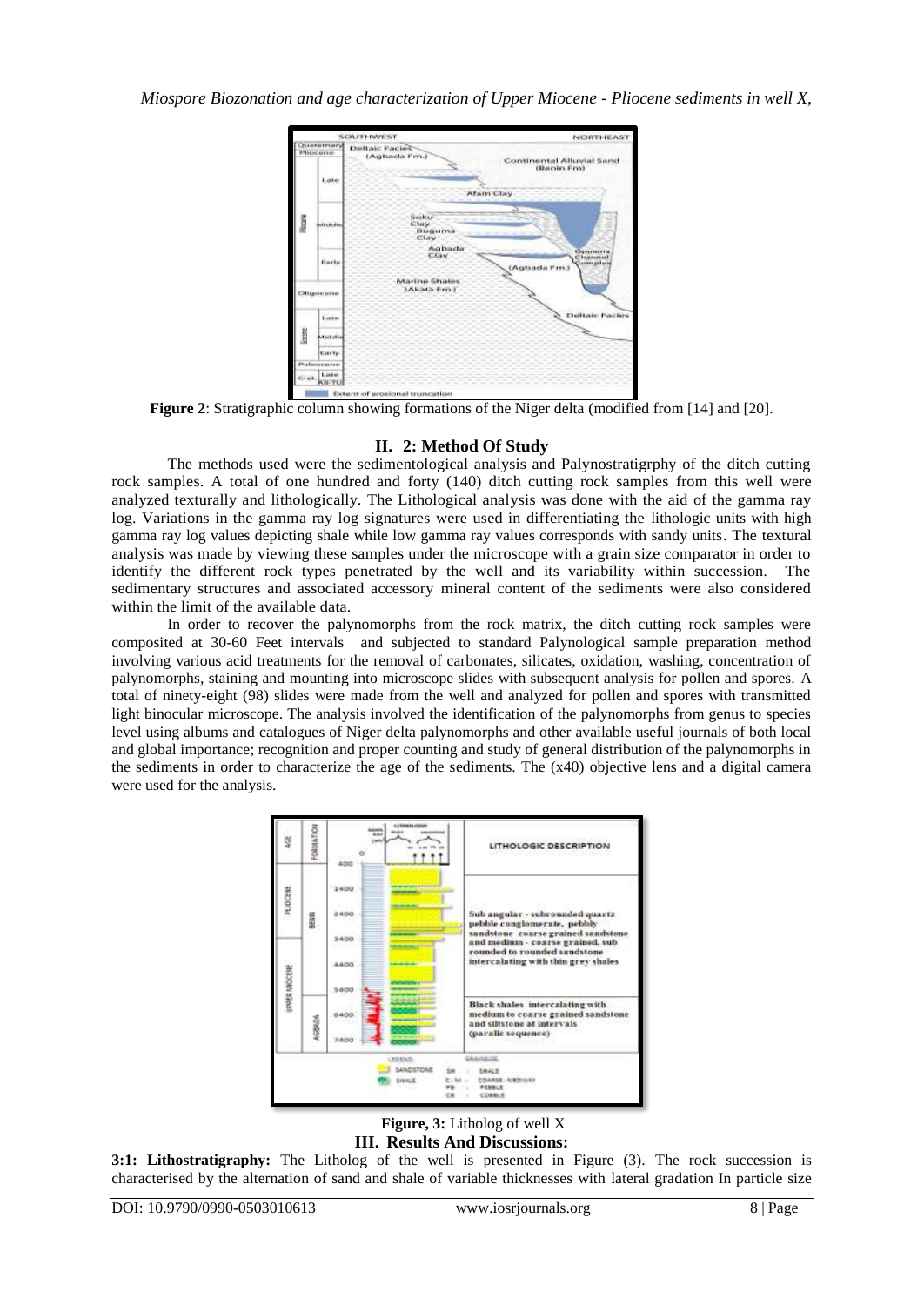resulting in typical coarsening upward sequence of a prograding delta. Both the sedimentological results and petrophysical information from Gamma Ray log were integrated for the delineation and characterization of the lithofacies units. The base of the studied interval which ranged from 7500 Feet to 4500 Feet is made of Black shales intercalating with medium to coarse grained, sub rounded to rounded sandstone and siltstone at intervals representing the paralic Agbada formation while the top is ranging from 4500 Feet to the top of the well is made of Sub angular - sub rounded quartz pebble conglomerate, pebbly sandstone, medium - coarse grained, subrounded to well-rounded sandstone, intercalating with very thin lenses of grey shales representing the coastal plain sand of the Benin Formation (Figure, 3).

**3:2: Biozonation and Age:** Although there was general paucity of palynomorphs due to the sandy nature of the samples, analysis yielded well preserved and diverse biostratigraphic important miospores among which sixtyone miospores (fifty-one pollen and ten spores) were identified. Some of the photomicrographs of these events are illustrated in plates (1-2). On the basis of the first downhole (FDO) and last downhole (LDO) occurrences of these Palynological events, ten miospores biozones were erected and used to characterize the age of the sediments from Upper Miocene to Pliocene (Figure, 4). The zones are defined from the base to top as follows:



**Figure, 4:** Miospore range chart and biozonation of well X

**Zone A:** *Magnastiatites howardi* **zone: Upper Miocene.** The base is at 7350 feet (ft) and the base of the studied interval of the well. It is characterized by the last downhole occurrences of *Forveotriculporites crassiexinus, Zonocostites ramonae, Verrucatosporites usmensis, Pachydermites diederixi, Striatriculpites catatumbus, Sapotaceoidopollenites* sp, *Rretidiporites* sp, *Elaesis guineansis, Echitriporites spinosus, Ericipites sp, Triculpites* sp 2*, Retitricolporites irregularis, Retibrevitriculpites protrudens, Racemonocolpites hians* and the first down hole occurrences of *Avicenia* sp, *Beskipolis elegans, Magnastiatites howardi, Perfotriculporites digitatus, Grimsdalea magiclavata, Cicatricocisporites dorogensis, Ilex* sp and *Myrtaceidites* sp*.* The top of this zone is at 6210 ft and is characterized by the last downhole occurrences *Crassoretitriletes vanraadshoeveni, Constructipollenites infectus, Rhizophora apiculata* and by the first downhole occurrences of *Peregrinipollis nigericus* and *Arecipites* sp.

**Zone (B) :** *Inerperturopollenites* **sp - Upper Miocene.** The base is the same as the top of zone (A) while the top is at 4260 ft. It is defined by the first downhole occurrences of *lygodium Microphyllum, Racemonocopites hians, Deltoidospora* sp, *Inerperturopollenites* sp*, Longerpertites Marginatus* and *longapertites Vaneendeburg.* **Zone (C) :** *Caryapollenites veripites* **- Upper Miocene.**

The base is the same as the top of zone (B) while the top is at 4140 ft. It is characterized by the first downhole occurrences of *Caryapollenites veripites, Polypodiites specious, Stereisporites* sp, and the first downhole occurrences of *Retibrievitricolpites obodoensis, Cyperacaepollis* sp and smooth monolith spore.

**Zone (D):***Striatricolpites Catatumbus* **zone- Upper Miocene.**  The base is the same as the top of zone (C) while the top is at 3360 ft. It is characterized by the first downhole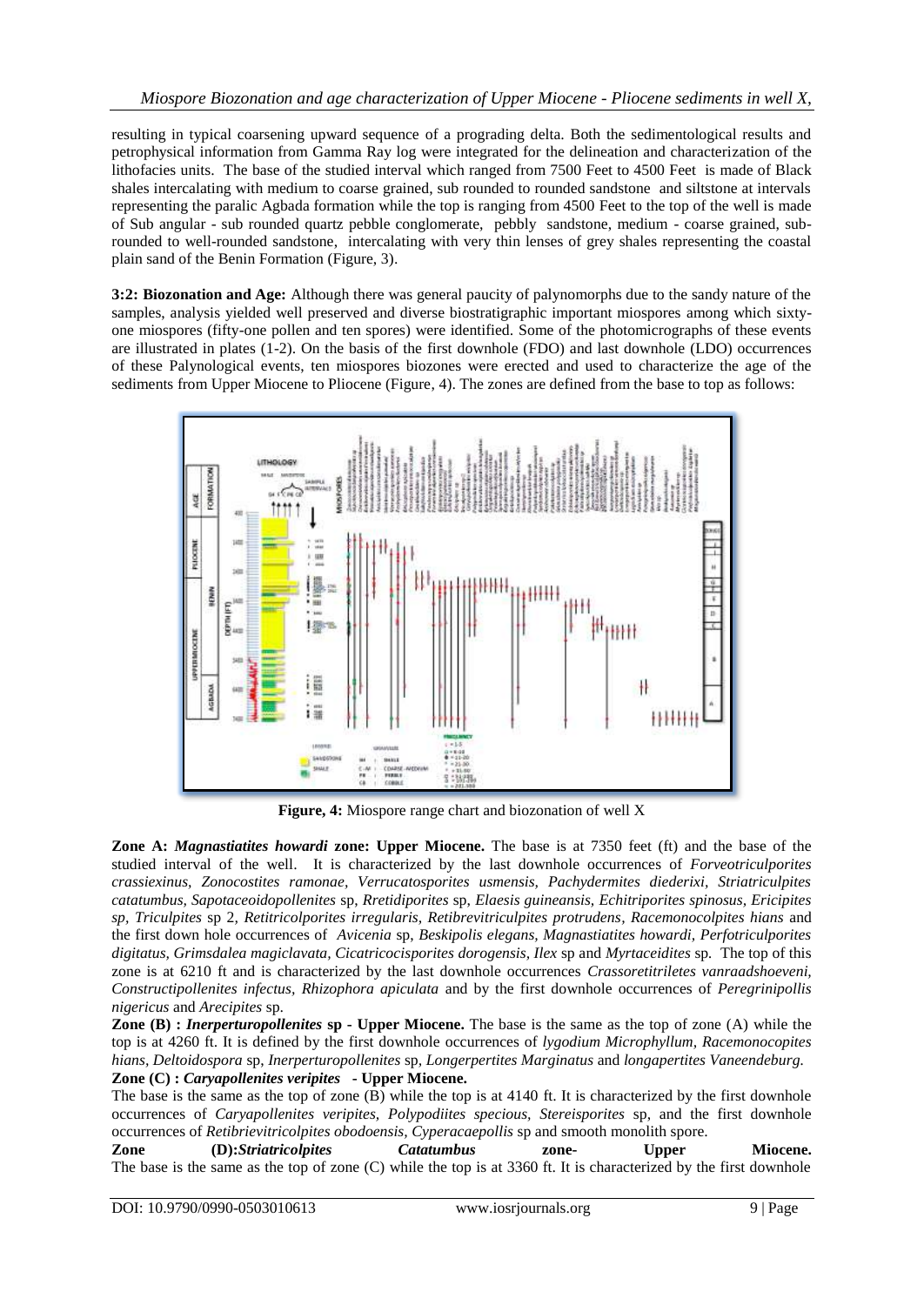occurrences of *Echistephanoporites echinatus, Striatriculpites catatumbus, Echitriporites trianguliformis*, *Psilastephanocolpollenites* sp and *Syncolporites subtilis.*

#### **Zone (E):** *Verrutricolporites rotundiporis* **zone- Upper Miocene.**

base is the same as the top of zone (D) while the top is at 2940 ft and defined by the first downhole occurrences of S*yncolporites typicus, Psilastephanocopollenites* sp, *Polyadopollenites vacampori, Constructipollenites infectus, Stereisporites* sp, *Retidiporites* sp, *Florschuezia levipoli, Archornea obovata* and *Grimsdalea polygonalis,* and the last downhole occurrence of *Verrutricolporites rotundiporis.*

#### **Zone (F)** *Echitriporites spinosus* **zone- Upper Miocene.** The base

is the same as the top of zone (F) while the top is at 2790 ft and defined by the first downhole occurrences of *Echitriporites spinosus, Elaesis guineansis, Forveotricolporites crassiexinus, Cingulatisporites ornatus, Spirosyncolporites brunni, Regulatisprites caparatus, Retibrievitricolpites triangulatus, Triculpites* sp 2, *Caryapollenites veripites, Ericipites* sp, *Retibrievitricolpites obodoensis, Polypodiites specious, Praedapollis africanus* and *Retitricolporites irregularis and the last downhole occurrence of Canthium* sp and *Tubifloridites antipodica.*

**Zone (G):** *Canthimidites* **sp zone**-**Upper Miocene.** The base is the same as the top of zone (F) while the top is at 2310 ft and defined by the first downhole occurrences of *Canthimidites* sp*, Tubifloridites antipodica* and *Pordocarpus milanjanus.*

**Zone (H):** *Pordocarpus milanjanus.***– Pliocene-:** The base is the same as the top of zone (G) while the top is at1740 ft and marked by the first downhole occurrences of *Proxapertites annisosculpture, Verrucatosporites usmensis, Pachydermites diederixi*and *Rhizophora apiculata.*

**Zone (I):** *Verrutriculporites rotundiporis* **zone- Pliocene.**  The base is the same as the top of zone H, while the top is at1320 ft and defined by the first downhole occurrences of *Verrutriculporites rotundiporis, Striatricolpites pimulus, Arecipites exilimuratus* and *Retibrevitricolpites protrudens.*

**Zone (J):** *Zonocostites ramonae* **zone- Pliocene.** The base is the same as the top of zone (I) while the top is at1170 ft and defined by the first downhole occurrences of *Crassoretitriletes vanraadshoveni, Sapotaceoidopollenites* sp, and *Zonocostites ramonae.* The top of this zone is the top of the studied interval. Some of the microphotographs of these events are illustrated in plates (1-2).

#### **Age Characterization:**

The erected miospore zones were compared with pantropical zones of Germeraad *et al.,* 1968 and Evamy *et al*., 1978 and used to delineate the Upper Miocene/Pliocene boundary (Figure, 5).

**The Upper Miocene interval:** this is defined by miospore zones (A-H). The *multiaerolites formosus* (P780) and *Stereisporites* sp (P820) of [5] are recognised by the first downhole occurrences of significant events *as Magnastiatites howardi*, *Stereisporites* sp, *Retibrevitricoporites obodoensis, Racemonocolpites hians, Peregrinipollis nigericus Pachydermites diederixi, Striatriculpites catatumbus, Sapotaceoidopollenites* sp, *Echitriporites spinosus, Retitricolporites irregularis, Retibrevitriculpites protrudens, Racemonocolpites hians Avicenia* sp, *Beskipolis elegans, , Perfotriculporites digitatus, Grimsdalea magiclavata,* etc. This interval also correlates with *Echitriporites spinosus* of [2]. The top is recognised at 3360 ft. **The Pliocene interval:** biozones (I-J) were recognised in this interval. *Podocarpus milanjianus* subzone (P880) of Evamy et al., (1978) was recognised by the LDO of *Podocarpus milanjianus* at 2310 ft. Also the FDO of *Verrutricolporites rotundiporis, Ambroisa cumanensis* and *Zonocostites ramonae* are also diagnostic of this interval. The Pliocene interval is also placed in the *Echirtiporites spinosus* zone of Germeraad *et al.*, 1968.

| 鬘             | FORMATION | <b>CLA RLARC</b>  | LITHDLOGY                 | ZONAL MARKERS                                                                            | succonts          | <b>GEPTHIET</b>                                      | Comparison with<br>Germeraad et al.<br>1968<br>--- | and the state<br>Comparison<br>with Evamy et<br>at 1976 |
|---------------|-----------|-------------------|---------------------------|------------------------------------------------------------------------------------------|-------------------|------------------------------------------------------|----------------------------------------------------|---------------------------------------------------------|
| PLIOCENE      |           | 400<br>m          | ----                      |                                                                                          |                   | 1170<br>1320                                         |                                                    |                                                         |
|               |           | 1400              |                           | Zonocostites ramonae                                                                     |                   |                                                      | 1740<br>2310                                       | <b>STORAGE</b><br>P 300                                 |
|               |           |                   | ___                       | Ret/brevitriculpites protrudens.                                                         |                   |                                                      |                                                    |                                                         |
|               |           |                   |                           | Perdocarpus milanjanus                                                                   | h.                |                                                      |                                                    |                                                         |
|               | ETHI      | 2400              |                           | Canthimidites sp.                                                                        | ü                 |                                                      |                                                    |                                                         |
|               |           |                   |                           | Echitriporites spinosus                                                                  | 2790<br>¥<br>2940 |                                                      |                                                    |                                                         |
| UPPER NHOCENE |           | anagy<br>3400     |                           | Verrutriculporites ratundiporis.                                                         | Ŧ                 | Echitriporides spinosus zone<br>3368<br>4140<br>4260 |                                                    |                                                         |
|               |           |                   | $- -$                     | Striatriculpites catatumbus                                                              | ut.               |                                                      |                                                    | ę<br>ġ                                                  |
|               |           | <b>CONTRACTOR</b> |                           | Caryadopotismites verwittes<br>Insperturopol/en/tel history<br>1.바이 부터에다 알 사용되다 사이트 24개의 |                   |                                                      |                                                    |                                                         |
|               |           | 4400              | ----                      |                                                                                          | 12)<br>ti.        |                                                      |                                                    |                                                         |
|               |           | 5400              | <b>CONTRACTOR</b><br>---- |                                                                                          |                   |                                                      |                                                    |                                                         |
|               | AGBADA    |                   | ----<br><b>BORDER</b>     |                                                                                          |                   |                                                      |                                                    |                                                         |
|               |           | 6400              |                           |                                                                                          |                   | 6210                                                 |                                                    |                                                         |
|               |           |                   | ___                       | Magnastriatites howardi                                                                  |                   |                                                      |                                                    |                                                         |
|               |           |                   |                           |                                                                                          | ü.                |                                                      |                                                    |                                                         |
|               |           | 7400              |                           |                                                                                          |                   |                                                      |                                                    |                                                         |
|               |           |                   |                           |                                                                                          |                   | 7350                                                 |                                                    |                                                         |

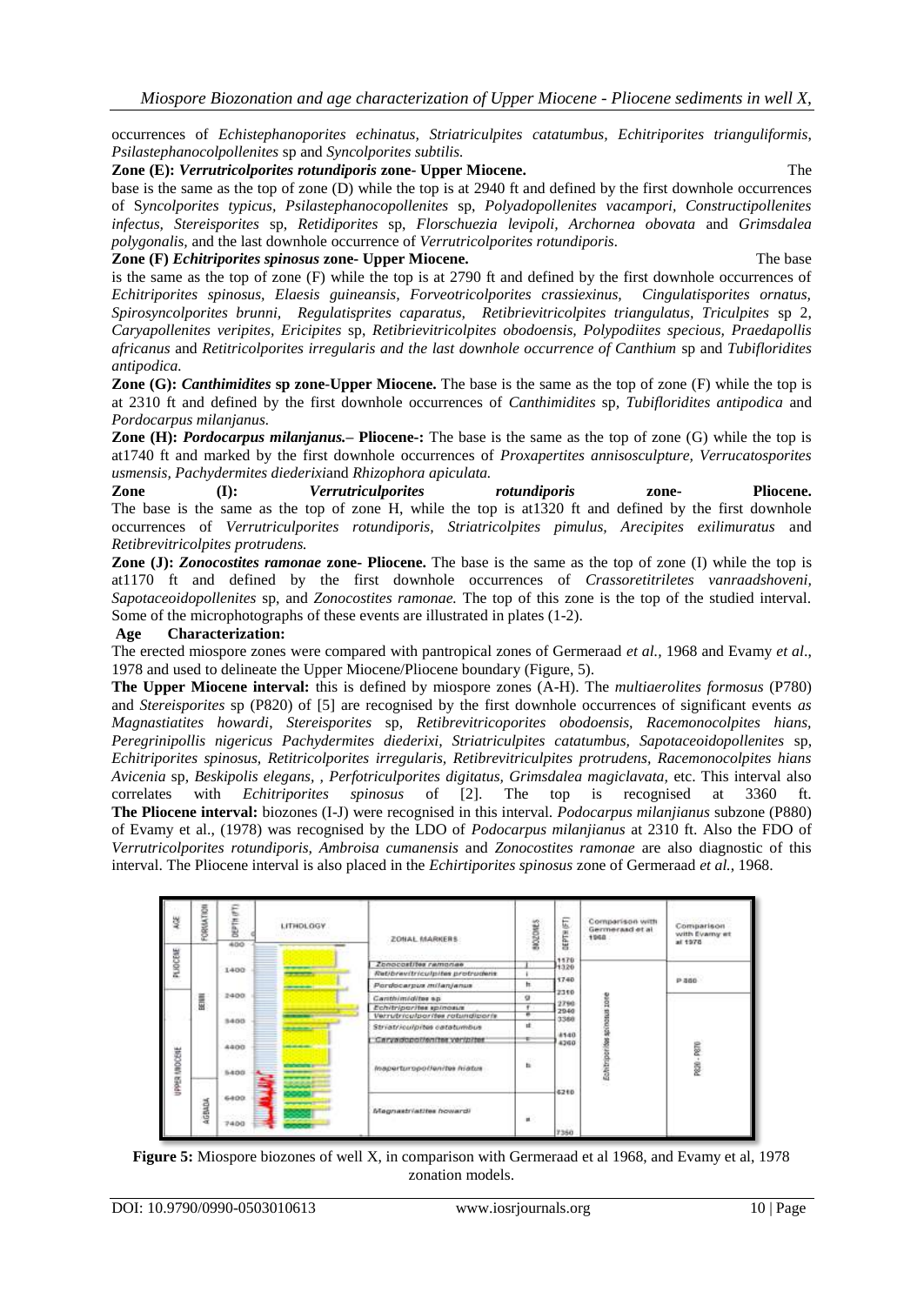### **IV. Summary / Conclusion**:

Palynological characterization of the well yielded a well preserved and diverse biostratigraphic important Miospores among which sixty-one miospores (fifty-one pollen and ten spores) were identified. The biozonation of the well is premised on the recognition of the first and last downhole occurrences of these Palynological events, consequently, ten miospores biozones were erected and used to characterize the age of the sediments from Upper Miocene to Pliocene. The zones are from the base to top as follows: *Magnastiatites howardi, Inerperturopollenites* sp, *Caryapollenites veripites, Striatricolpites catatumbus, Verrutricolporites rotundiporis, Echitriporites spinosus, Canthimidites* sp, *Pordocarpus milanjanus and Verrutriculporites rotundiporis.* Correlation with the pantropical zones of [2] and [5] yielded Upper Miocene to Pliocene age. The biozones corresponds with pollen zones P780 to P880 of [5] and *Echitriporites spinosus* of [2]. Results from textural and lithological analysis show that the rock succession penetrated the Agbada Formation which range from 7500 - 4500 ft and Benin Formation ranging from 4500 ft to the top of the well.

| <b>PLATE 1</b>          |                                   |  |  |  |  |  |
|-------------------------|-----------------------------------|--|--|--|--|--|
| 1                       | Magnastriatites howardi           |  |  |  |  |  |
| $\overline{2}$          | Verucatosporites usmensis         |  |  |  |  |  |
| $\overline{\mathbf{3}}$ | Verucatosporites usmensis         |  |  |  |  |  |
| $\overline{\mathbf{4}}$ | Sapotaceoidaepollenites sp        |  |  |  |  |  |
| 5                       | Sapotaceoidaepollenites sp        |  |  |  |  |  |
| $\overline{6}$          | Sapotaceoidaepollenites sp        |  |  |  |  |  |
| 7                       | Monoporites annulatus             |  |  |  |  |  |
| 8                       | Retidiporites sp                  |  |  |  |  |  |
| 9                       | Retidiporites sp                  |  |  |  |  |  |
| 10                      | Retibrevitricolporites protrudens |  |  |  |  |  |
| 11                      | Retibrevitricolporites protrudens |  |  |  |  |  |
| 12                      | Constructipollenites infectus     |  |  |  |  |  |
| 13                      | Stiatricolporites catatumbus      |  |  |  |  |  |
| 14                      | Stiatricolporites catatumbus      |  |  |  |  |  |
| 15                      | Elaesis guineansis                |  |  |  |  |  |
| 16                      | Anacolosidites luteoides          |  |  |  |  |  |
| 17                      | Caryadopollenites veripites       |  |  |  |  |  |
| PLATE <sub>2</sub>      |                                   |  |  |  |  |  |
| $\mathbf{1}$            | Lygodium microphyllum             |  |  |  |  |  |
| $\overline{2}$          | Pachydermites diederixi           |  |  |  |  |  |
| $\overline{\mathbf{3}}$ | Pachydermites diederixi           |  |  |  |  |  |
| $\overline{\mathbf{4}}$ | Pachydermites diederixi           |  |  |  |  |  |
| 5                       | Pachydermites diederixi           |  |  |  |  |  |
| 6                       | Elaesis guineansis                |  |  |  |  |  |
| 7                       | Margocolporites vanwijhei         |  |  |  |  |  |
| 8                       | Retiricolpories irregularis       |  |  |  |  |  |
| 9                       | Retiricolpories irregularis       |  |  |  |  |  |
| 10                      | Syncolporites subtilis            |  |  |  |  |  |
| 11                      | Retibrevitricolpites protrudens   |  |  |  |  |  |
| 12                      | Deltoidospora sp                  |  |  |  |  |  |
| 13                      | Deltoidospora sp                  |  |  |  |  |  |
| 14                      | Polypodiites specious             |  |  |  |  |  |
| 15                      | Praedapollis africanus            |  |  |  |  |  |
| 16                      | Striatricolporites pimulus        |  |  |  |  |  |

**PLATE 1**

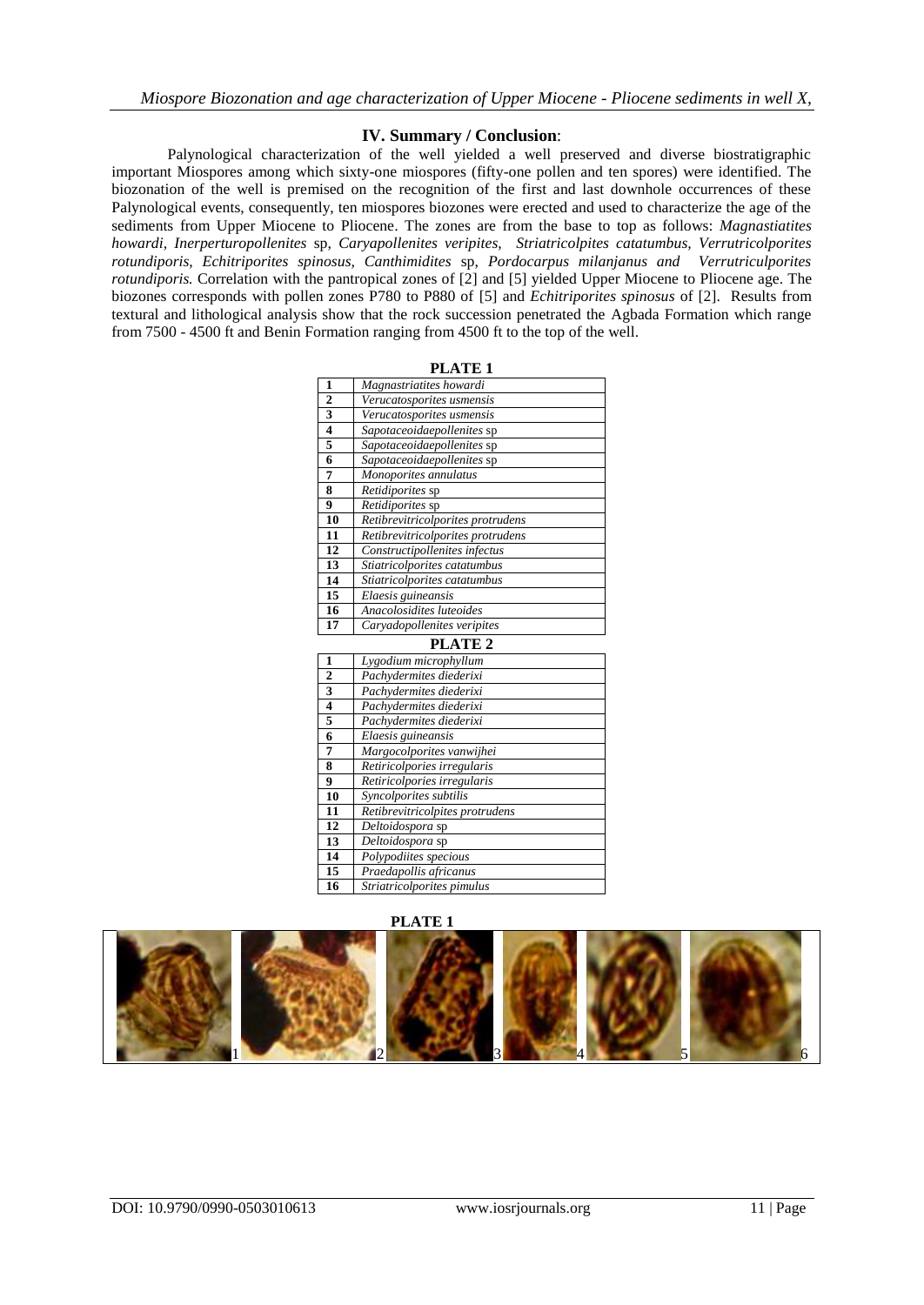*Miospore Biozonation and age characterization of Upper Miocene - Pliocene sediments in well X,* 



**PLATE 2**



DOI: 10.9790/0990-0503010613 www.iosrjournals.org 12 | Page